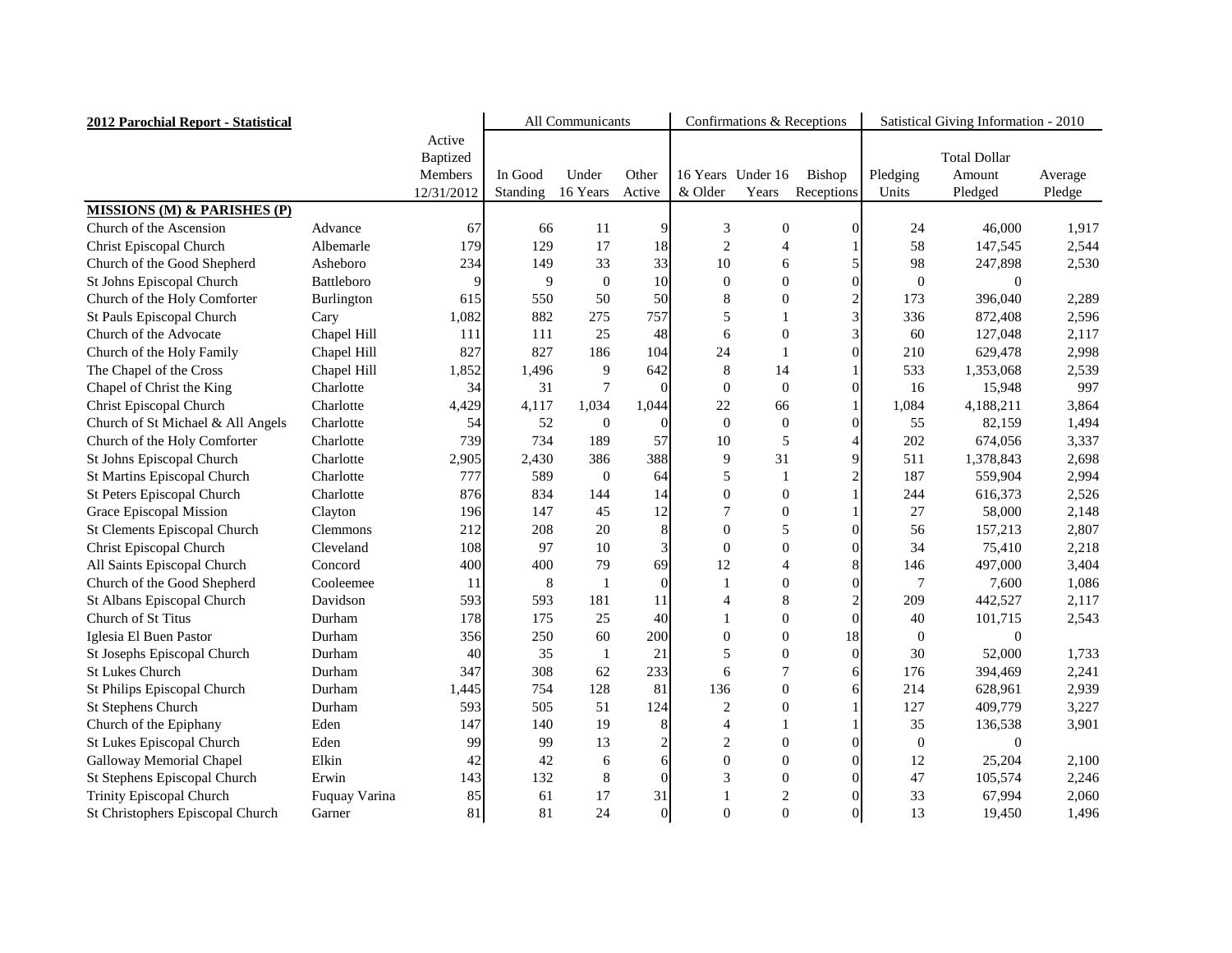| 2012 Parochial Report - Statistical |                   |                    | All Communicants |                  |                 |                  | Confirmations & Receptions |                 | Satistical Giving Information - 2010 |                     |         |
|-------------------------------------|-------------------|--------------------|------------------|------------------|-----------------|------------------|----------------------------|-----------------|--------------------------------------|---------------------|---------|
|                                     |                   | Active<br>Baptized |                  |                  |                 |                  |                            |                 |                                      | <b>Total Dollar</b> |         |
|                                     |                   | Members            | In Good          | Under            | Other           |                  | 16 Years Under 16          | Bishop          | Pledging                             | Amount              | Average |
|                                     |                   | 12/31/2012         | Standing         | 16 Years         | Active          | & Older          | Years                      | Receptions      | Units                                | Pledged             | Pledge  |
| All Saints Church                   | Greensboro        | 235                | 235              | 39               | 15              | 3                | $\overline{0}$             | $\Omega$        | 62                                   | 168,070             | 2,711   |
| Church of the Holy Spirit           | Greensboro        | 54                 |                  | $\Omega$         |                 | $\mathcal{L}$    |                            |                 | 20                                   | 28,340              | 1,417   |
| Church of the Redeemer              | Greensboro        | 183                | 183              | 34               |                 |                  | $\theta$                   |                 | 48                                   | 131,766             | 2,745   |
| Holy Trinity Episcopal Church       | Greensboro        | 2,366              | 2,172            | 478              | 149             |                  | 16                         | $\overline{2}$  | 640                                  | 1,571,468           | 2,455   |
| <b>St Andrews Episcopal Church</b>  | Greensboro        | 758                | 493              | 53               | 156             | 5                | 3                          |                 | 145                                  | 349,285             | 2,409   |
| St Barnabas Episcopal Church        | Greensboro        | 241                | 241              | 32               | 28              | $\overline{2}$   | $\overline{0}$             | $\overline{c}$  | 41                                   | 101,032             | 2,464   |
| St Francis Episcopal Church         | Greensboro        | 838                | 838              | 167              | $\Omega$        |                  | 14                         | 3               | 224                                  | 574,100             | 2,563   |
| <b>St Marys House</b>               | Greensboro        | 22                 | 22               | $\theta$         |                 |                  | $\theta$                   | $\overline{0}$  | 13                                   | 23,745              | 1,827   |
| St Mark Episcopal Church            | Halifax           | 19                 | 19               | $\overline{0}$   | 2               | 0                | 0                          | $\Omega$        | 12                                   | 14,832              | 1,236   |
| All Saints Episcopal Church         | Hamlet            | 61                 | 48               | 6                |                 | ി                | $\overline{2}$             |                 | 21                                   | 30,830              | 1,468   |
| St Andrews Episcopal Church         | Haw River         | 60                 | 58               |                  |                 | 0                | 0                          | $\Omega$        | 13                                   | 64,000              | 4,923   |
| Church of the Holy Innocents        | Henderson         | 343                | 333              | 20               | 45              |                  | 0                          | 0               | 65                                   | 210,000             | 3,231   |
| St Johns Episcopal Church           | Henderson         | 30                 | 20               | $\overline{0}$   | $\Omega$        | 0                | 0                          | $\theta$        | $\Omega$                             |                     |         |
| St Christophers Episcopal Church    | <b>High Point</b> | 201                | 185              | 41               | 37              | 0                | 3                          | $\overline{c}$  | 58                                   | 108,070             | 1,863   |
| St Marys Episcopal Church           | <b>High Point</b> | 796                | 614              | 75               | 8               | $\overline{2}$   | 8                          | 3               | 183                                  | 567,528             | 3,101   |
| <b>St Matthews Parish Church</b>    | Hillsborough      | 377                | 366              | 74               | 162             |                  |                            |                 | 160                                  | 370,702             | 2,317   |
| <b>St Marks Episcopal Church</b>    | Huntersville      | 566                | 382              | 118              |                 |                  | 5                          | $\overline{2}$  | 113                                  | 277,887             | 2,459   |
| The Church of The Saviour           | Jackson           | 53                 | 53               | 2                |                 | $\left($         | 0                          | $\Omega$        | 10                                   | 15,440              | 1,544   |
| <b>St Matthews Episcopal Church</b> | Kernersville      | 99                 | 99               | 9                | $\Omega$        | 0                | 0                          | 0               | 23                                   | 42,110              | 1,831   |
| St Davids Episcopal Church          | Laurinburg        | 63                 | 60               |                  | $\Omega$        | $\Omega$         | 0                          | 0               | 28                                   | 62,666              | 2,238   |
| Grace Episcopal Church              | Lexington         | 288                | 278              | 43               | 11              |                  | 0                          | 0               | 88                                   | 254,281             | 2,890   |
| St Alban Episcopal Church           | Littleton         | 39                 | 39               | $\mathbf{0}$     | $\Omega$        | 0                | 0                          |                 | 20                                   | 37,712              | 1,886   |
| St Matthias Episcopal Church        | Louisburg         | 10                 | 10               | $\boldsymbol{0}$ | 6               |                  | 0                          |                 | $\overline{0}$                       | 0                   |         |
| St Pauls Episcopal Church           | Louisburg         | 77                 | 65               | 10               | 14              | 3                | 0                          |                 | 24                                   | 36,015              | 1,501   |
| Church of the Messiah               | Mayodan           | 47                 | 47               | 3                | $\vert 0 \vert$ | $\boldsymbol{0}$ | $\boldsymbol{0}$           | νı              | 23                                   | 30,002              | 1,304   |
| <b>St Pauls Church</b>              | Monroe            | 281                | 279              | 37               | 34              | Δ                | $\theta$                   | $\overline{0}$  | 102                                  | 233,263             | 2,287   |
| St James Episcopal Church           | Mooresville       | 48                 | 48               | 13               | 0               | $\Omega$         | 0                          | $\overline{0}$  | 19                                   | 15,762              | 830     |
| <b>St Patrick Episcopal Church</b>  | Mooresville       | 455                | 356              | 64               |                 |                  |                            | $\mathfrak{Z}$  | 100                                  | 339,776             | 3,398   |
| Trinity Episcopal Church            | <b>Mount Airy</b> | 258                | 190              | 19               | 10              |                  |                            | $\overline{2}$  | 48                                   | 158,656             | 3,305   |
| St Cyprians Episcopal Church        | Oxford            | 80                 | 79               | 19               | $\vert 3 \vert$ |                  | 3                          |                 | 52                                   | 52,000              | 1,000   |
| St Stephens Episcopal Church        | Oxford            | 206                | 206              | 25               | 12              |                  | 10                         | $\Omega$        | 64                                   | 161,604             | 2,525   |
| St Bartholomews Episcopal Church    | Pittsboro         | 213                | 213              | 27               | 29              | $\Omega$         | $\Omega$                   |                 | 73                                   | 131,150             | 1,797   |
| <b>Christ Episcopal Church</b>      | Raleigh           | 2,771              | 2,139            | 523              | 0               | 18               | 39                         | $\mathfrak{Z}$  | 769                                  | 1,786,351           | 2,323   |
| Church of the Good Shepherd         | Raleigh           | 1,480              | 945              | 110              | 100             | <sup>11</sup>    | 5                          | $\overline{c}$  | 247                                  | 664,133             | 2,689   |
| Church of the Nativity              | Raleigh           | 594                | 584              | 118              | 25              | 19               | 24                         | $\vert 0 \vert$ | 126                                  | 303,016             | 2,405   |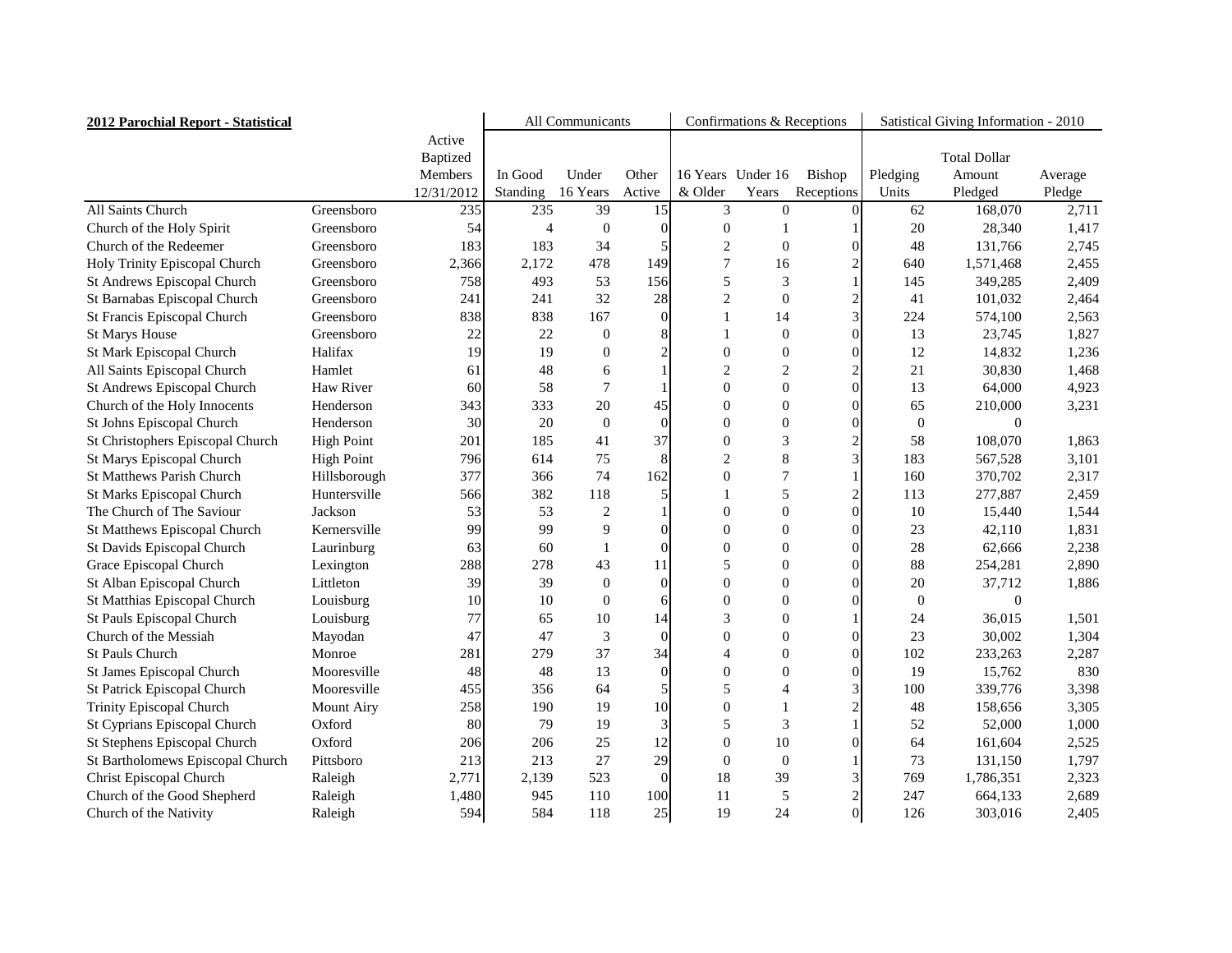| 2012 Parochial Report - Statistical     |                       | All Communicants |          |                  |                 | Confirmations & Receptions |                   | Satistical Giving Information - 2010 |                  |                     |         |
|-----------------------------------------|-----------------------|------------------|----------|------------------|-----------------|----------------------------|-------------------|--------------------------------------|------------------|---------------------|---------|
|                                         |                       | Active           |          |                  |                 |                            |                   |                                      |                  |                     |         |
|                                         |                       | <b>Baptized</b>  |          |                  |                 |                            |                   |                                      |                  | <b>Total Dollar</b> |         |
|                                         |                       | Members          | In Good  | Under            | Other           |                            | 16 Years Under 16 | Bishop                               | Pledging         | Amount              | Average |
|                                         |                       | 12/31/2012       | Standing | 16 Years         | Active          | & Older                    | Years             | Receptions                           | Units            | Pledged             | Pledge  |
| St Ambrose Episcopal Church             | Raleigh               | 364              | 309      | 38               | $\vert 0 \vert$ | $\theta$                   | 4                 |                                      | 66               | 215,395             | 3,264   |
| St Marks Episcopal Church               | Raleigh               | 507              | 507      | 118              | 96              | $\Omega$                   | $\theta$          |                                      | 101              | 269,500             | 2,668   |
| St Michaels Episcopal Church            | Raleigh               | 1,868            | 1,460    | 385              | 288             | 14                         | 19                | 14                                   | 487              | 1,302,020           | 2,674   |
| <b>St Timothys Church</b>               | Raleigh               | 814              | 539      | 94               | $\Omega$        |                            | 0                 | 0                                    | 216              | 348,895             | 1,615   |
| St Thomas Episcopal Church              | Reidsville            | 159              | 159      | 11               | 6               | $\Omega$                   | $\theta$          |                                      | 63               | 143,933             | 2,285   |
| Chapel of the Good Shepherd             | Ridgeway              |                  | 6        | $\boldsymbol{0}$ | $\Omega$        | $\Omega$                   | 0                 |                                      | 3                | 7,105               | 2,368   |
| All Saints Episcopal Church             | Roanoke Rapids        | 230              | 146      | 10               | 160             | $\Delta$                   | 0                 |                                      | 70               | 153,592             | 2,194   |
| Church of the Messiah                   | Rockingham            | 24               | 24       | $\boldsymbol{0}$ | $\Omega$        | $\theta$                   | 0                 |                                      |                  | 2,865               | 1,433   |
| Church of the Epiphany                  | <b>Rocky Mount</b>    | 16               | 13       | $\boldsymbol{0}$ |                 | $\Omega$                   | 0                 |                                      | 8                | 13,500              | 1,688   |
| Church of the Good Shepherd             | <b>Rocky Mount</b>    | 505              | 500      | 85               | 42              | $\overline{2}$             | 6                 |                                      | 179              | 415,776             | 2,323   |
| St Andrews Episcopal Church             | <b>Rocky Mount</b>    | 484              | 370      | 35               |                 | 3                          |                   |                                      | 91               | 255,734             | 2,810   |
| St Marks Episcopal Church               | Roxboro               | 70               | 70       | 11               | 17              |                            |                   |                                      | 13               | 32,060              | 2,466   |
| <b>St Lukes Episcopal Church</b>        | Salisbury             | 590              | 590      | 89               | $\vert 0 \vert$ | $\Omega$                   |                   |                                      | 161              | 377,240             | 2,343   |
| <b>St Matthew Episcopal Church</b>      | Salisbury             | 67               | 67       | 7                | 10              | 3                          | 0                 |                                      | 14               | 12,778              | 913     |
| <b>St Pauls Church</b>                  | Salisbury             | 46               | 44       | $\mathbf{0}$     | 5               |                            | 0                 |                                      | 18               | 33,200              | 1,844   |
| St Thomas Episcopal Church              | Sanford               | 397              | 397      | 20               | $\vert 0 \vert$ | $\Omega$                   | 0                 |                                      | 96               | 273,348             | 2,847   |
| <b>Trinity Episcopal Church</b>         | <b>Scotland Neck</b>  | 40               | 37       | 3                |                 | $\Omega$                   | 0                 |                                      | 24               | 41,529              | 1,730   |
| St Mary Magdalene Episcopal Church      | <b>Seven Lakes</b>    | 58               | 58       |                  |                 | $\Omega$                   | 0                 |                                      | 26               | 51,768              | 1,991   |
| San Jose Mission                        | Smithfield            | 120              | 86       | 30               | $\vert 0 \vert$ |                            | 0                 |                                      | $\overline{2}$   | 5,800               | 2,900   |
| St Paul Episcopal Church                | Smithfield            | 243              | 227      | 38               | 58              |                            | 0                 |                                      | 70               | 200,928             | 2,870   |
| <b>Emmanuel Parish Episcopal Church</b> | <b>Southern Pines</b> | 739              | 732      | 122              | 470             | $\Omega$                   | 0                 |                                      | 312              | 776,272             | 2,488   |
| St Marys Episcopal Church               | Speed                 | 40               | 40       | $\overline{0}$   | $\Omega$        | $\Omega$                   | 0                 |                                      | $\Omega$         | 0                   |         |
| <b>Trinity Episcopal Church</b>         | Statesville           | 290              | 275      | 70               |                 |                            |                   |                                      | 84               | 201,943             | 2,404   |
| Calvary Episcopal Church                | Tarboro               | 332              | 332      | 31               |                 | $\Omega$                   |                   |                                      | 151              | 317,997             | 2,106   |
| St Luke Episcopal Church                | Tarboro               | 24               | 24       | 3                | $\overline{0}$  | $\theta$                   | v                 | U                                    | 22               | 20,509              | 932     |
| St Michael Episcopal Church             | Tarboro               | 103              | 103      | 23               | 12              | $\Omega$                   | 0                 | $\overline{0}$                       | 30               | 35,820              | 1,194   |
| All Souls Episcopal Church              | Wadesboro             | $\mathfrak b$    | 6        | $\boldsymbol{0}$ | $\overline{0}$  | $\Omega$                   | 0                 |                                      | $\theta$         | 0                   |         |
| Calvary Episcopal Church                | Wadesboro             | 149              | 140      | 5                |                 |                            |                   |                                      | 15               | 43,140              | 2,876   |
| St Johns Episcopal Church               | <b>Wake Forest</b>    | 737              | 691      | 226              | 52              |                            |                   | $\overline{2}$                       | 120              | 258,000             | 2,150   |
| <b>Christ Church</b>                    | <b>Walnut Cove</b>    | 52               | 52       | 10               | $\overline{9}$  | $\theta$                   | $\mathbf{\Omega}$ | 0                                    | 13               | 29,420              | 2,263   |
| All Saints Episcopal Church             | Warrenton             |                  | 6        | $\boldsymbol{0}$ |                 | $\theta$                   | $\mathbf{\Omega}$ |                                      | 6                | 7,880               | 1,313   |
| <b>Emmanuel Episcopal Church</b>        | Warrenton             | 57               | 55       | $\mathbf{0}$     | $\overline{0}$  |                            |                   |                                      |                  | 17,840              | 2,230   |
| <b>St Margarets Episcopal Church</b>    | Waxhaw                | 748              | 725      | 225              | $\vert 0 \vert$ | $\theta$                   | $\theta$          |                                      | 178              | 463,763             | 2,605   |
| Grace Episcopal Church                  | Weldon                | 27               | 27       |                  | $\vert 5 \vert$ |                            | 0                 | $\theta$                             | 8                | 23,500              | 2,938   |
| La Iglesia de la Guadalupana            | Wilson                | 924              | 480      | 200              | 150             | 13                         | 25                | $\Omega$                             | $\boldsymbol{0}$ | $\boldsymbol{0}$    |         |